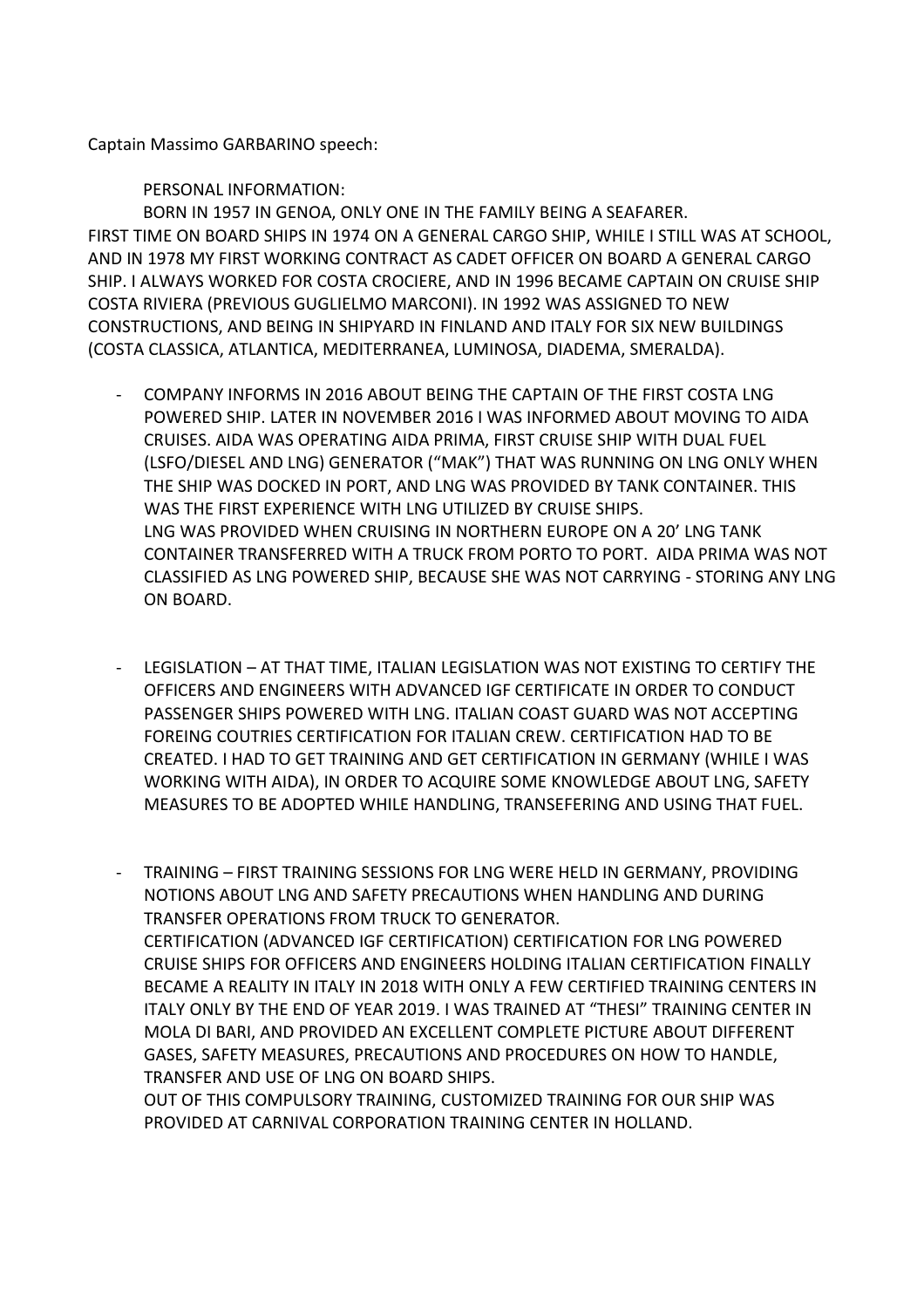- TIME AT SHIP YARD FOR CONSTRUCTION, SEA TRIALS AND DELIVERY OF COSTA SMERALDA AT MEYER TURKU FROM 2 GIUGNO AL 5 DICEMBRE 2019.
- DIFFERENCIES BETWEEN LNG POWERED SHIPS AND SHIP'S USING TRADITIONAL FUELS. BECAUSE OF HOLDING LNG ON BOARD IN BIG QUANTITY, SAFETY PROCEDURES ON BOARD HAVE A HIGHER LEVEL AND MORE RESTRICTIVE COMPARED TO SHIPS USING TRADITIONAL FUEL. BUNKERING OPERATIONS REQUIRE A BIT LONGER TIME BEFORE GAS BEING TRANSFERED, AND LONGER TIME ONCE TRANSFER OF GAS IS COMPLETED. TRANSFER OF LNG CANNOT START WITHOUT A WRITTEN AUTHORIZATION OF THE MASTER AND THE CHIEF ENGINEER, AUTHORIZATION NOT REQUIRED WITH TRADITIONAL FUEL). DIFFERENT REGULATIONS HAVE TO BE RESPECTED AND PROCEDURES AND REQUIREMENTS ENFORCED, THAT DIFFER FROM PORT TO PORT. ALWAYS BALCONIES ON THE BARGE SIDE HAVE TO BE SHUT AND NOT USED, SAFETY ZONES. ENTIRE BUNKERING OPERATION LASTS APPROXIMATELY 8-10 HOURS, INCLUDING TWO

HOURS APPROX OF LNG TRANSFERING (3000 CUBIC METERS). ON COSTA LNG SHIPS, IS EXISTING THE POSITION OF LNG ENGINEER, A FIRST ENGINEER FULLY DEDICATED TO LNG, REPORTING DIRECTLY TO THE CHIEF ENGINEER ABOUT ALL ISSUES RELATED TO LNG.

- PROBLEMS AND BENEFITS WHILE AT SEA: NO PARTICULAR DIFFERENCE BETWEEN A TRADITIONAL SHIP AND AN LNG POWERED SHIP, OUT OF HAVING ALWAYS IN MIND THAT THE SHIP IS LOADED WITH 3000- 5000 CUBIC METERS OF LNG. MORE CAUTION HAVE TO BE USED IN TRAFFIC ZONES. ADVANTAGES ARE GREAT FROM THE ENVIRONMENTAL POINT OF VIEW, WITH LESS POLLUTION GENERATED BY LNG, NO SMOKE, NO SMOKE RESIDUES (ASH) ON DECKS, NO BAD SMELL ORIGINATED BY COMBUSTION. OTHER POSITIVE ASPECT IS THAT GENERATORS, BECAUSE OF USING A CLEAN COMBUSTIBLE, DO NOT GET AS "DIRTY"AS THE ONES USING DIESEL FUEL. A MINIMAL USE OF DIESEL IS USED, (ONE TON PER WEEK APPROXIMATELY), TO GENERATE THE IGNITION OF LNG IN THE COMBUSTION CHAMBER.
- MANOUVERS AND SHIPHANDLING:

GENERATORS PROVIDING POWER TO PROPELLERS AND THRUSTERS ARE ALWAYS SUPPLIED BY LNG, WHEN AT SEA AND ON ARRIVAL AND SALING FROM PORTS.

AS ON GPL POWERED CARS, THE GENERATORS POWERED WITH LNG, PROVIDE SOME SMALLER AMOUNT OF POWER.

SOME PRECAUTION, THAT BASICALLY ARE THE SAME PRECAUTIONS THAT ALWAYS HAVE TO BE USED WHEN HANDLING THE SHIP, MUST BE USED, AND QUICK AND SUDDEN REQUEST OF POWER SHOULD BE AVOIDED IN ORDER FOR THE GENERATOR NOT TO SWITCH TO DIESEL FUEL.

THIS SWITCH IS VERY QUICK, AND HAPPENS WITHOUT THE OFFICER MAENOUVERING REALISES THIS CAHNGE OF COMBUSTIBLE ON THE GENERATORS.

INCONVENIENCES: